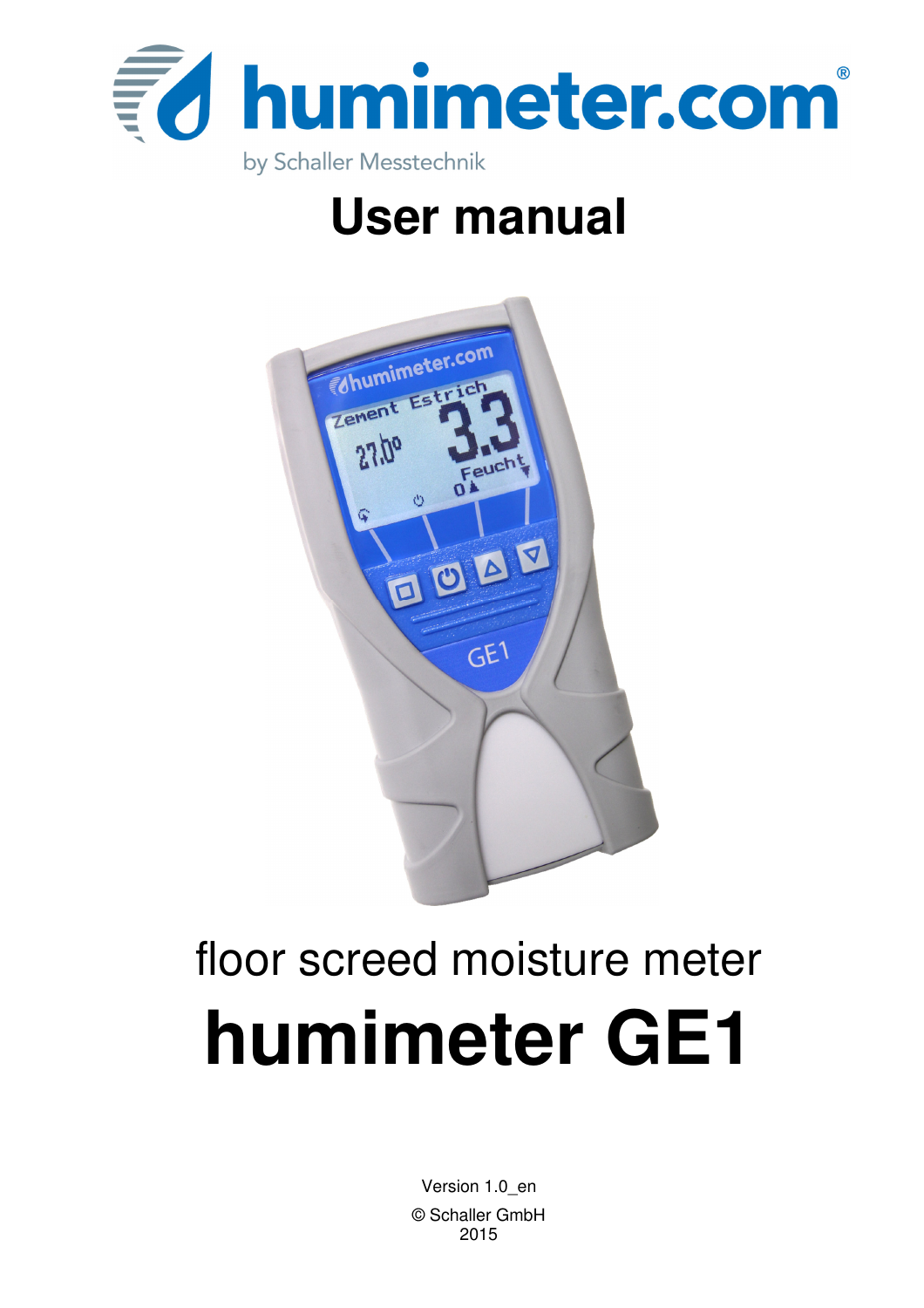## **Evaluation scale of measuring value**

For some calibration curves, the measuring value shown on the display is evaluated in 4 different increments. This evaluation scale bases on the experience of Schaller GmbH. As the increments can differ according to the craft resp. business, a plausibility check is recommended.

At increasing moisture, the 4 increments are:

dry -> optimum -> moist -> wet

The evaluation scale differs depending on the material!

#### **Design of GE1 basic device (article no. 13400)**

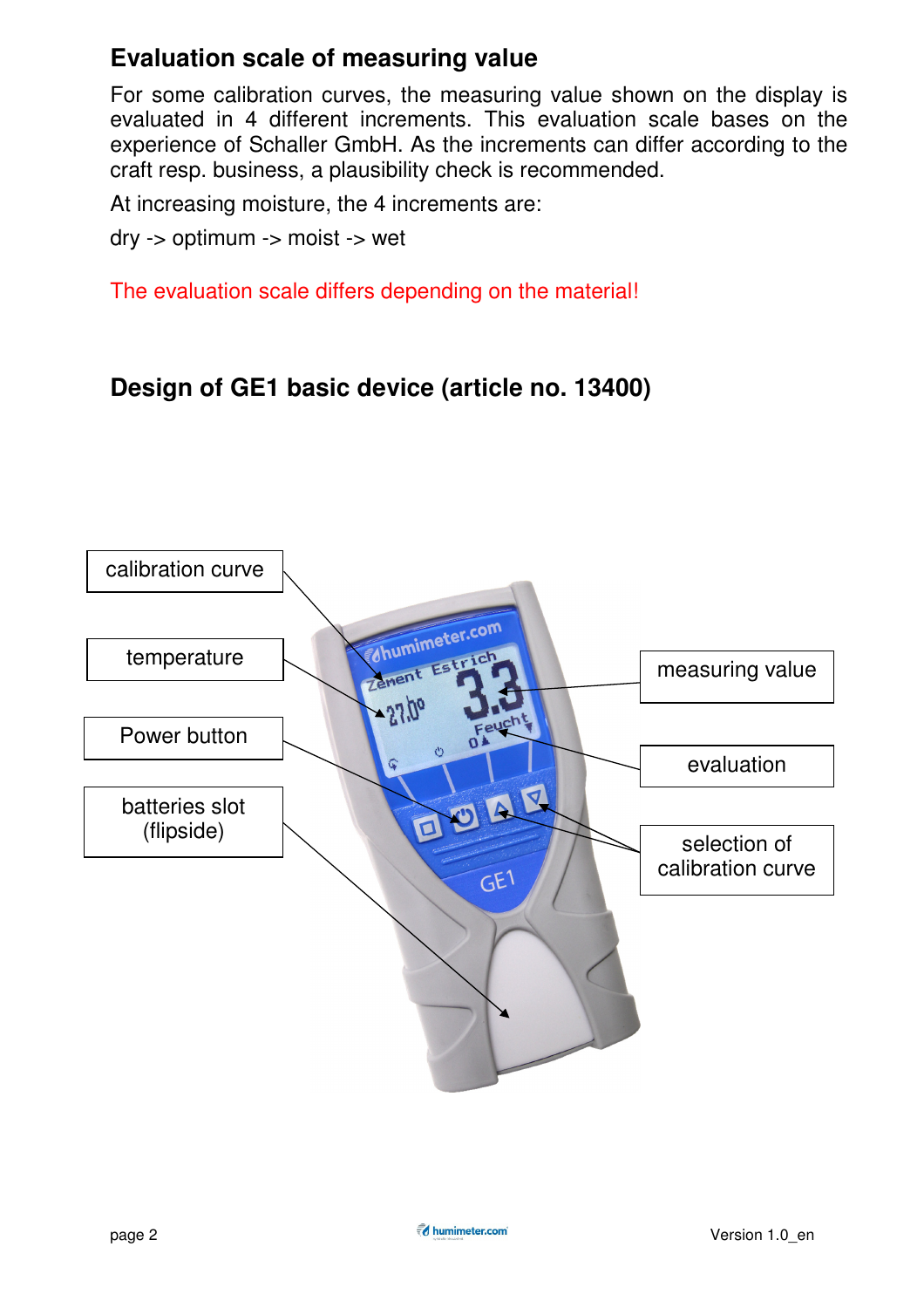#### **Measuring procedure GE1 basic device**

To switch on the instrument, press the  $\mathbf{\Psi}$  key for three seconds.

After showing the logo, the measuring window opens and the current measuring values are displayed.

Now you can select the desired calibration curve by pressing  $\blacksquare$  or  $\blacksquare$ . The calibration curves saved in the device can be found in the list below.

Look for some representative positions that are suitable for monitoring the floor screed moisture. The thickness of concrete in these places has to be at least 30mm.

Please make sure that there are no pipes, electric cables or iron gratings in this area. Metal objects within the measuring field of 30mm lead to incorrect measuring values.

Before measuring, clean the measuring area with a broad scraper. The measuring device has to rest on the concrete with its full surface without any air space. The measuring area must not be polluted by grit.

Select the calibration curve that best fits your material to measure using the arrow keys. For a list of material types and corresponding densities, please see the chart below.

Please ensure that the measuring instrument has nearly the same temperature than the material to measure.

**Press the measuring instrument with downward measuring surface with a pressure of approx. 4kg onto the cleaned measuring area.** The water content is displayed immediately.

The interpretation of the shown floor screed water content needs the experience of the user, based on the recommendations of the floor screed producer.

**The thickness of floor screed can differ. The humimeter GE1 always measures the supreme layer of 30 mm.** 



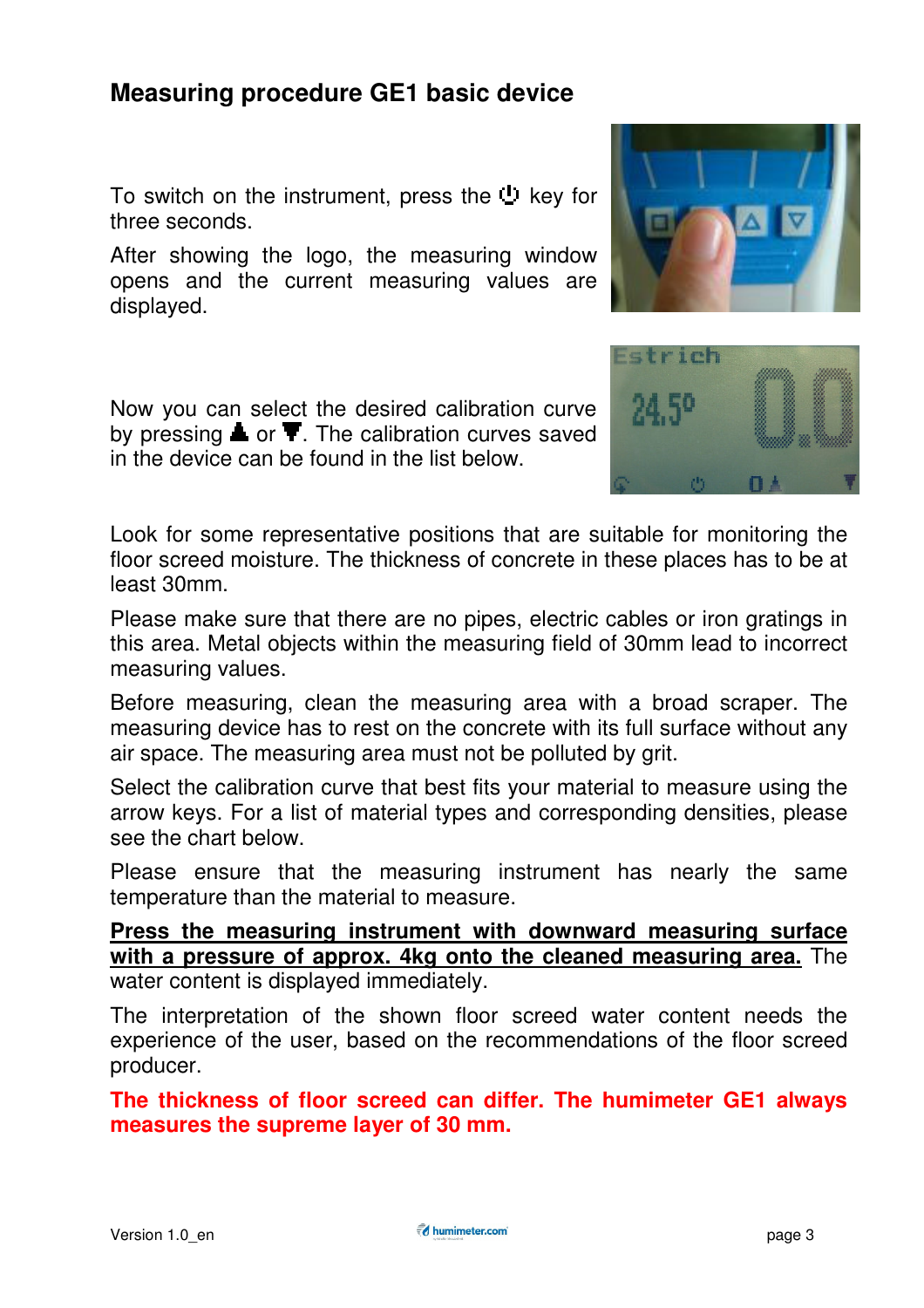If the thickness of floor screed is less than 30 mm, iron gratings, heating pipes and other metal can cause an incorrect measuring value. Therefore please look for a measuring position without any metal in the measuring field.

The device displays an average value of a layer of 30 mm. The moisture of deeper layers may be considerably higher than that value.

The water content of deeper layers can only be determined by the CM method or in a drying chamber.

| calibration curve         | description                                               | density                             | measuring<br>range |
|---------------------------|-----------------------------------------------------------|-------------------------------------|--------------------|
| floor screed              | cement screed<br>normally compacted                       | approx.<br>$2000$ kg/m <sup>3</sup> | 0.5 to 4.5%        |
| CM floor screed           | cement screed<br>normally compacted<br>conversion in CM % | approx.<br>$2000$ kg/m <sup>3</sup> | 0.2 to $4.0\%$     |
| concrete                  | concrete normally<br>compacted                            | approx.<br>$2400$ kg/m <sup>3</sup> | 0.5 to 5.0%        |
| anhydrite<br>floor screed | anhydrite floor screed<br>normally compacted              | approx.<br>$2600$ kg/m <sup>3</sup> | $0.5$ to 5.0%      |
| Digit                     |                                                           |                                     | 0 to 100           |
| reference                 | ! only for device check!                                  |                                     |                    |

#### **List of calibration curves**

#### **Information regarding measurements with GE1 basic device**

#### **Screed and concrete**

The degree of drying and the moisture dispersal can differ significantly. Therefore we recommend to find out the wettest area by effecting a large number of measurements with the humimeter GF2. Then knock off the bottom layer of the wettest area and effect a final evaluation by drying in a drying chamber or via CM device.

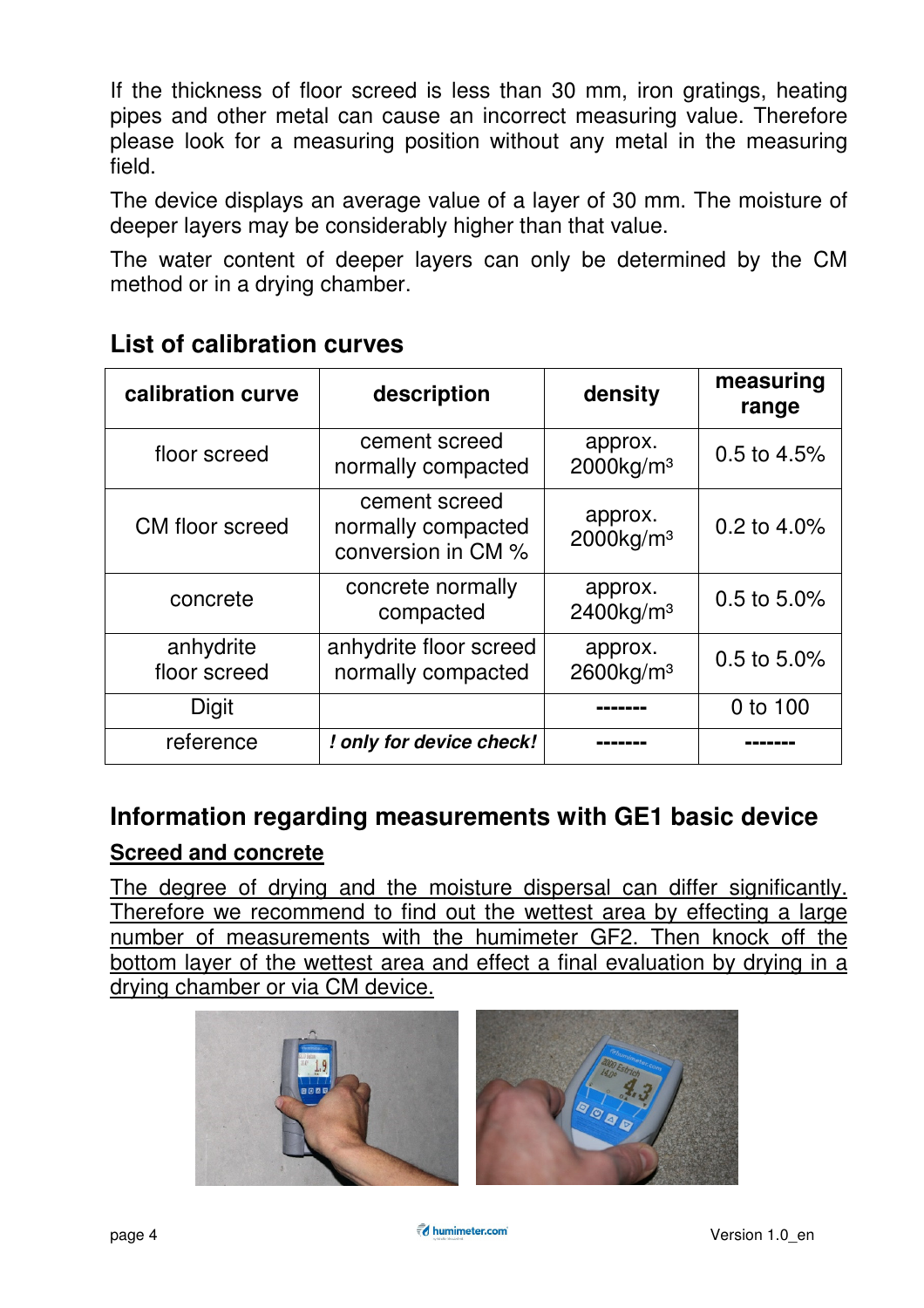#### **Density ranges:**

| Concrete:               | between $2200$ kg/m <sup>3</sup> and $2600$ kg/m <sup>3</sup> |
|-------------------------|---------------------------------------------------------------|
| Floor screed:           | between $1800\text{kg/m}^3$ and $2200\text{kg/m}^3$           |
| Anhydrite floor screed: | $2600$ kg/m <sup>3</sup>                                      |

#### **CM method**

Another common method of determining the moisture **of the bottom layer of screed** is the CM method. The accuracy of the CM method depends on various parameters and is not suited for a comparison with the humimeter GF2 resp. for material calibration. In the following chart of producers of CM devices you can find comparative values of measurements in drying chamber in weight% to CM% for some concrete types. Please find comparative values for other concrete types in the user manual of your CM device.

#### **CM calibration curve**

The CM floor screed calibration curve is a conversion from water content into CM %. The measurement values of this calibration curve are guidance values and do not replace the CM method. However, via the non-destructive measuring process of the GF2 the measurement is simplified. Subsequently a CM measurement according to the norm is recommended

| cement        | weight % | 1.8 | 2.2 | 2.7 | 3.2 | 3.6 | 4.1 | 4.5 | 5.0 |
|---------------|----------|-----|-----|-----|-----|-----|-----|-----|-----|
| screed        | CM%      | 0.7 | 1.0 | 1.4 | 1.8 | 2.1 | 2.5 | 2.9 | 3.2 |
| anhydrite     | weight % | 0.1 | 0.3 | 0.6 | 1.0 | 1.4 | 1.8 | 2.2 | 2.5 |
| floor         | $CM$ %   | 0.1 | 0.3 | 0.6 | 1.0 | 1.4 | 1.8 | 2.2 | 2.5 |
| concrete      | weight % |     | 1.3 | 1.9 | 2.5 | 3.2 | 3.8 | 4.4 | 5.0 |
| B15, B25, B35 | CM%      |     | 0.3 | 0.8 | 1.3 | 1.7 | 2.2 | 2.7 | 3.2 |

If your CM device shows a cement screed moisture value of 1.8 CM%, this value corresponds to 3.2 weight% corresponding to the norm method in the drying chamber.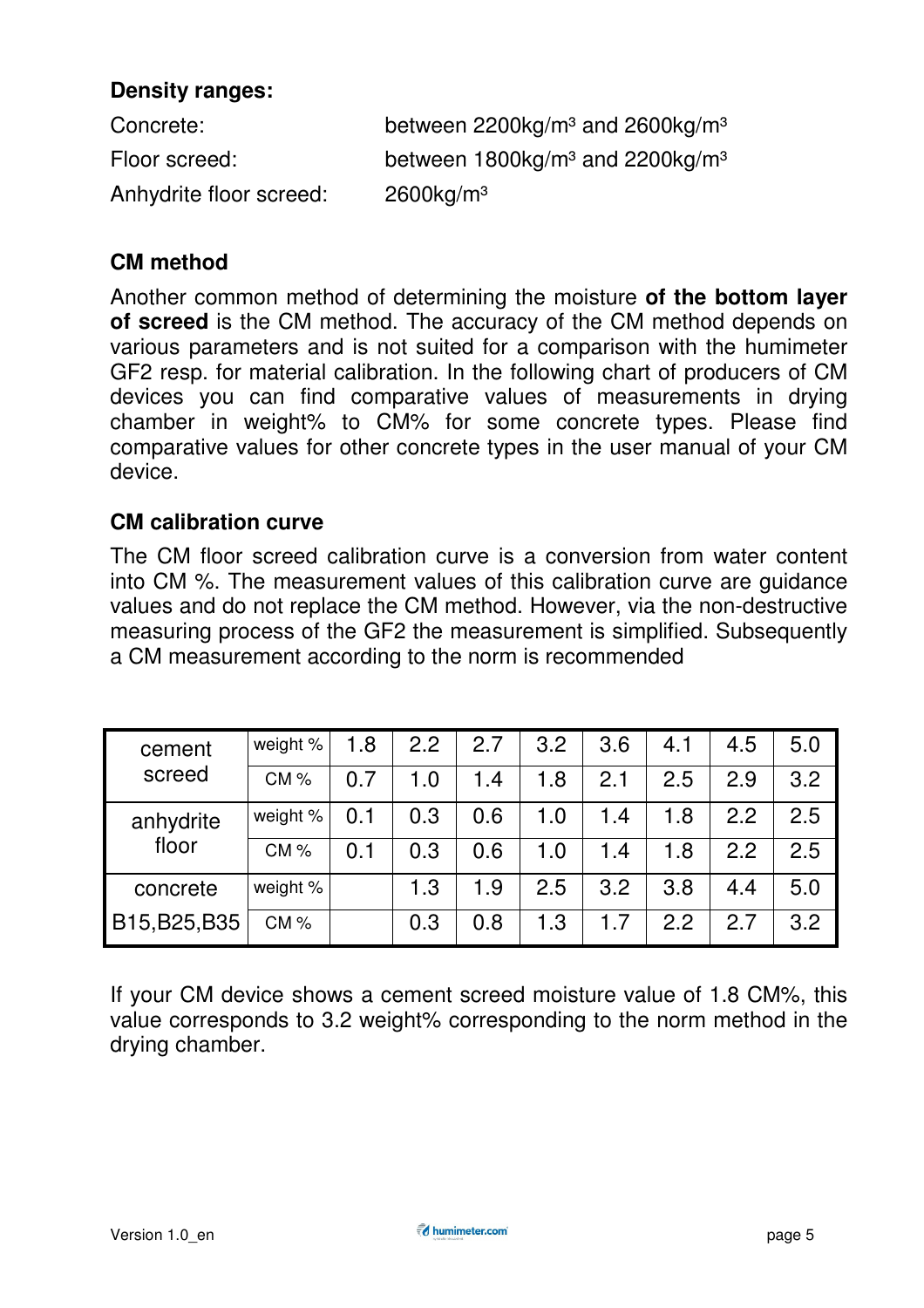## **Menu level overview**



Type selection menu

Power off Previous calibration curve Next calibration curve Hold last measuring value

## **Keypad symbols**

Measuring window:

| Ψ.    | <b>Rolling Menu</b> |
|-------|---------------------|
| ტ     | Power ON / OFF      |
| Δ.    | Switch upper        |
| Ŧ     | Switch lower        |
| 1 : I | Hold                |

| speicher<br>ogs Drucken  | Service menu                                                                                                                            |  |
|--------------------------|-----------------------------------------------------------------------------------------------------------------------------------------|--|
| Senden                   | Switch lower<br>Switch upper<br>Open this menu/Enter                                                                                    |  |
| Options<br><b>Status</b> | Options<br>Language<br>Unlock<br>$^{\circ}$ C/ $^{\circ}$ F<br>Calib.<br><b>Userlevel</b><br>Materialcalib.<br>Password<br><b>Reset</b> |  |
|                          | <b>Status</b>                                                                                                                           |  |

## Menu:

| ↵    | Enter         |  |
|------|---------------|--|
| ▲    | Switch upper  |  |
| Ŧ    | Switch lower  |  |
| 로    | Exit          |  |
| 0.9  | Enter numbers |  |
| A.Z  | Enter letters |  |
| ≯    | Next or right |  |
| €    | Left          |  |
| ✓    | Yes           |  |
| ፝፝፝፝ | No            |  |
| ⇧    | <b>Shift</b>  |  |
| UК   | ΟK            |  |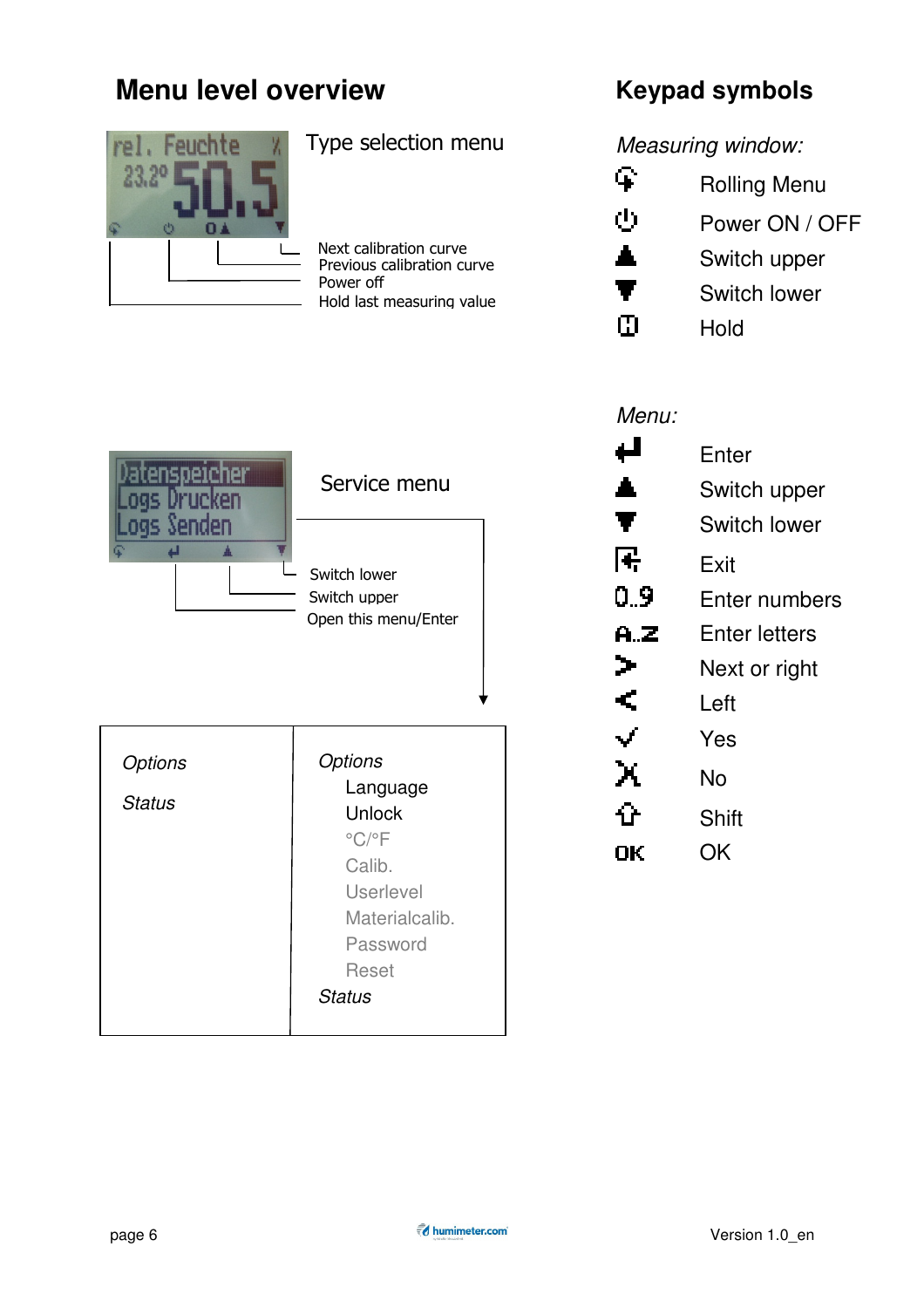## **Changing the batteries**

The delivery of your humimeter GE1 contains 4 enclosed batteries. Please insert resp. change the batteries as follows:

- 1.) At first remove the rubber protection cover. For that, hold the rubber protection cover at the upper side and pull it over.
- 2.) Press with your finger onto the arrow of the battery cap und pull it back.
- 3.) Remove the empty batteries.
- 4.) Put four new 1.5V Alkaline AA batteries in the device. Make sure that the position of the battery poles is correct.
- 5.) Press down the batteries and close the cap.
- 6.) Mount the rubber protection cover again.







If the battery symbol appears in the measuring window resp. if a critical charge of battery is shown in the status (!), the batteries have to be changed IMMEDIATELY. If you do not use your humimeter device for a longer period, remove the batteries. For eventual resulting damages we cannot provide any warranty.

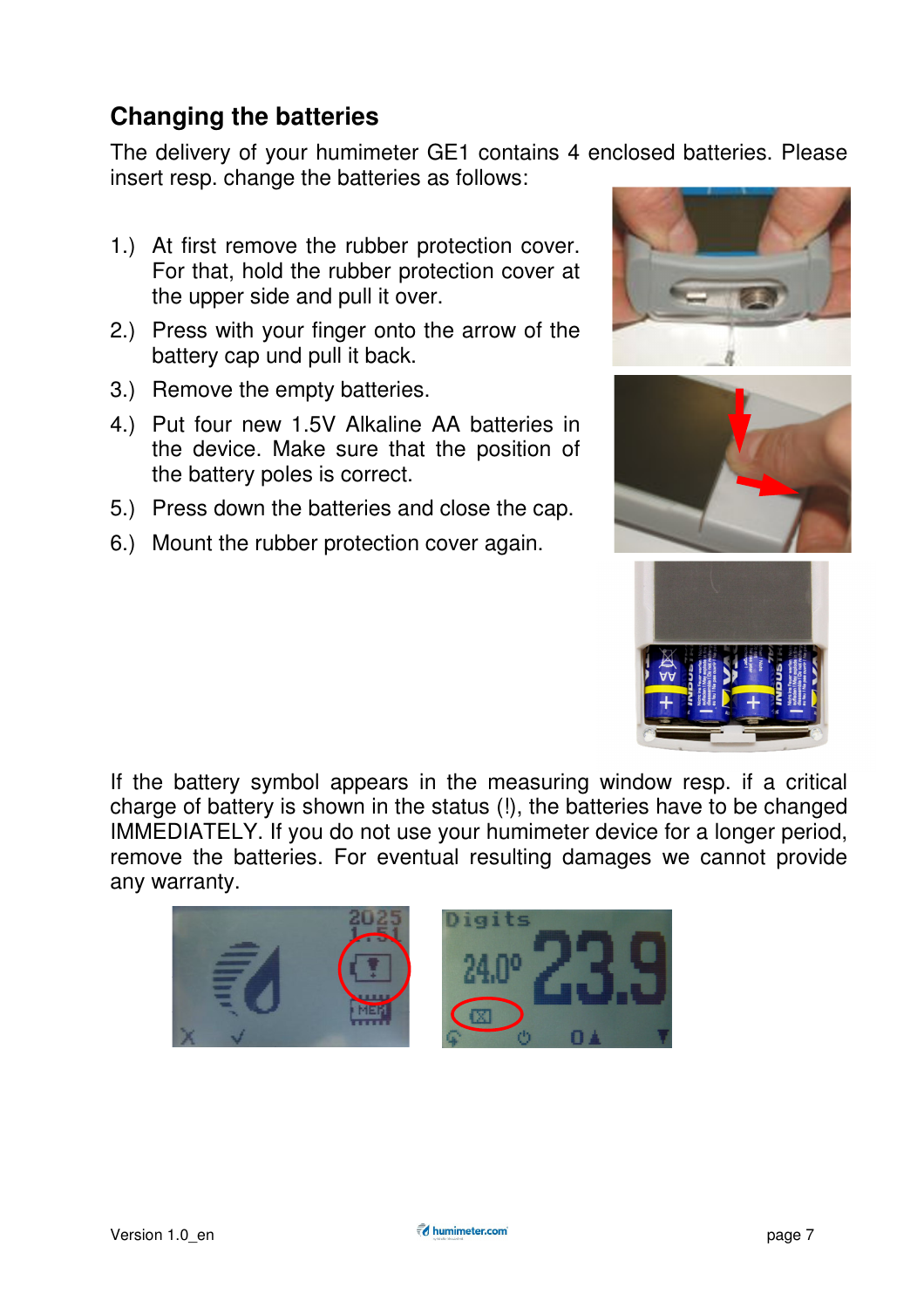## **Operating the instrument**

Switching on: Press<sup>(1)</sup> for three seconds.

#### **Changing the calibration curve:** press  $\triangle$  or  $\overline{\mathbf{T}}$ .

#### **Switching off**

Press the  $\mathbf{U}$  key in the measuring window for 5 seconds. The instrument switches off after releasing the key. The instrument switches off automatically after approx. four minutes.

## **Activation of the "super user" function**

 $2 \text{ times } -$  *Options* – Unlock

Enter the 4-digit password by using the  $\triangle$  button (standard is the 4-digit serial number) and confirm by pressing the  $\blacktriangle$  button.

## **Changing the Userlevel**

#### Changing from advanced user to single user:

Make sure that you have activated the "super user" functions according to the instructions above. Afterwards change to the menu and choose "Options".

In the submenu please select "o Userlevel" (2 times  $\mathbf{F}$  - Options – o Userlevel)

Confirm by pressing the  $\biguparrow$  button. Now the single user is activated.

#### Changing from single user to advanced user:

Keep both the buttons  $\triangle$  and  $\blacktriangledown$  pressed directly after switching on the device. Your humimeter automatically starts the main menu. Activate the "super user" functions according to the instructions above.

Navigate to "Options – o Userlevel" and confirm by pressing the  $\blacksquare$  button.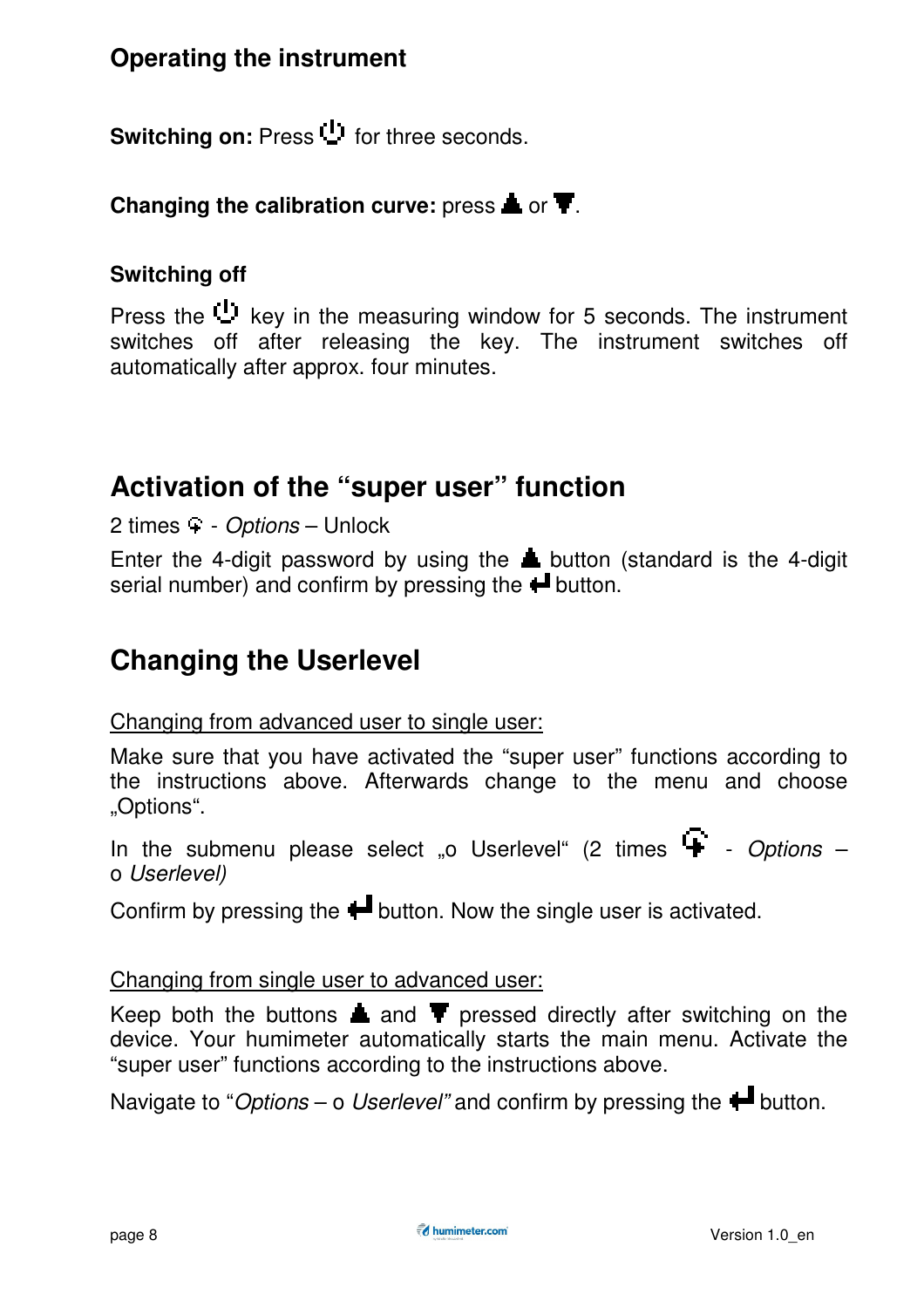## **Notes**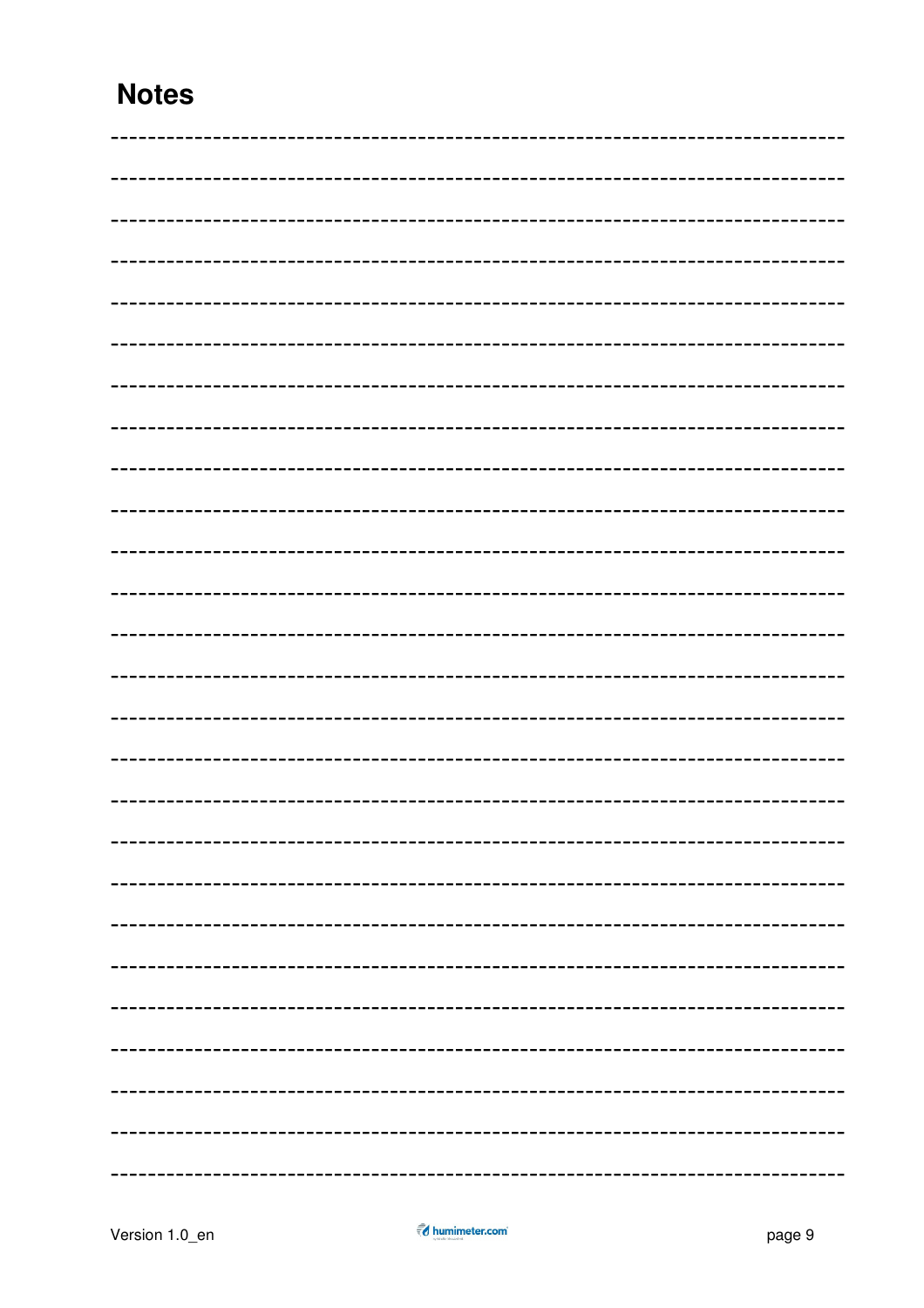## **Device maintenance instructions**

To provide a long life of your device please do not expose it to strong mechanical loads or heat e.g. dropping it or direct sunlight exposure.

Clean your device using a **dry cloth**. Any kind of wet cleaning or cleaning agents may damage the device.

The instrument is not rainproof. Keep it in dry areas. When the device isn't used for a longer period (2 months) or when the batteries are empty, they should be removed to prevent a leakage of the battery acid.

## **Exemption from liability**

For misreadings and wrong measurements and of this resulting damage we refuse any liability. This is a device for quick determination of moisture. The moisture depends on multiple conditions and multiple materials. Therefore we recommend a plausibility check of the measuring results. Each device includes a serial number and the guarantee stamp. If those are broken, no claims for guarantee can be made. In case of a faulty device, please contact Schaller GmbH (www.humimeter.com) or our dealer.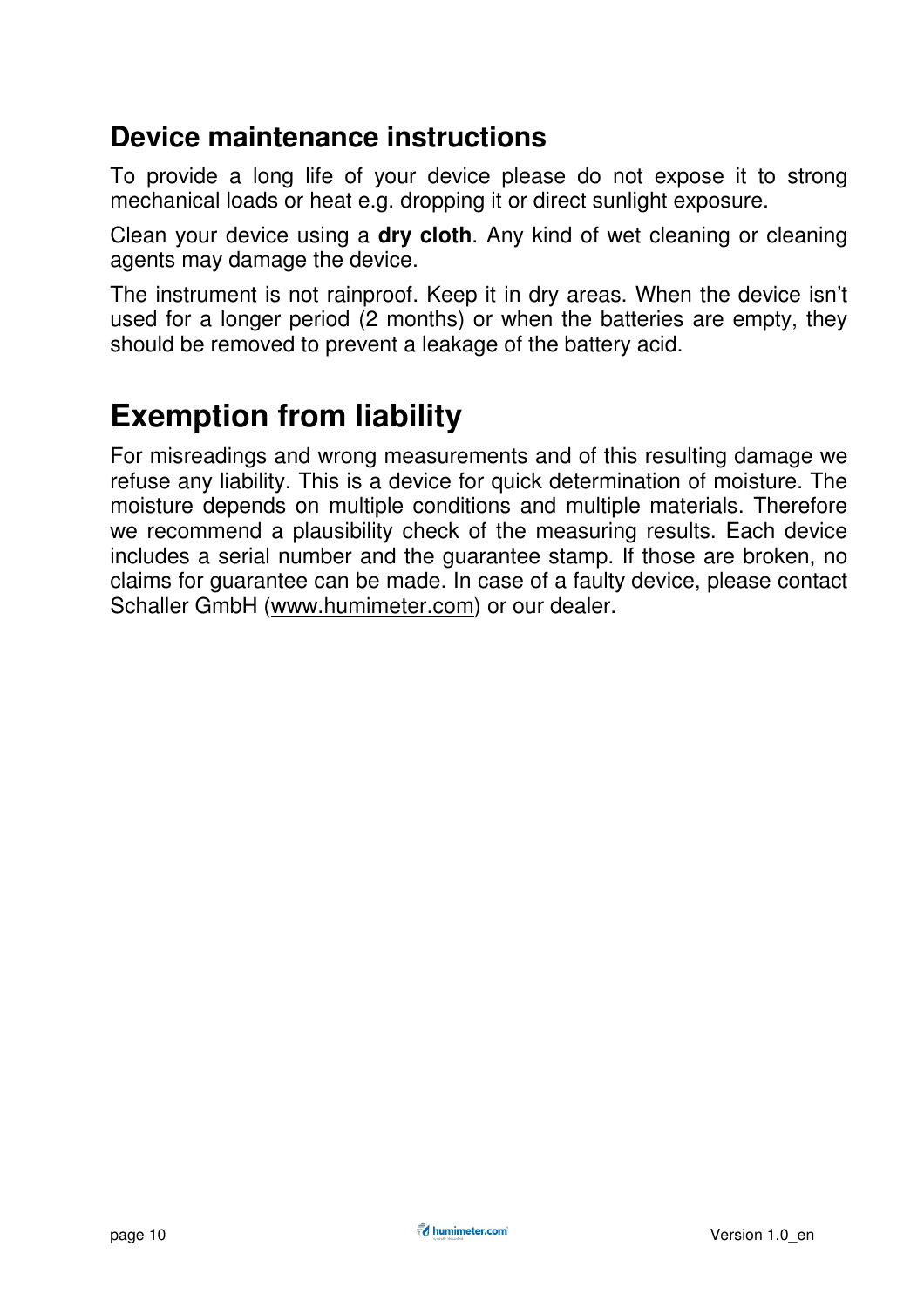## **Technical data humimeter GE1 (article no. 13400)**

**Measuring depth** 30 mm **Minimum material thickness** 30 mm **Resolution** 0.1% water content; 0.1°C ; 0.3°F **Measuring range 100%** to 100% water content (dependent on the material) **Operating temperature**  $0^{\circ}$ C to +50<sup>o</sup>C **Storage temperature**  $-20^{\circ}$ C to  $+60^{\circ}$ C **Temperature compensation** automatically **Menu languages** English, German, French, Italian, Spanish, Russian **Power supply 4 pcs. of 1.5Volt AA Alkaline**  batteries (900 measurements) **Auto Switch Off** after approx. 4 minutes (adjustable) **Power consumption** 60 mA (with light) **Display Display Dimensions 150 x 75 x 30 mm Weight** 270g (with batteries) **Degree of protection IP 40 Scope of supply** humimeter GE1, 4 x 1.5Volt AA Alkaline batteries